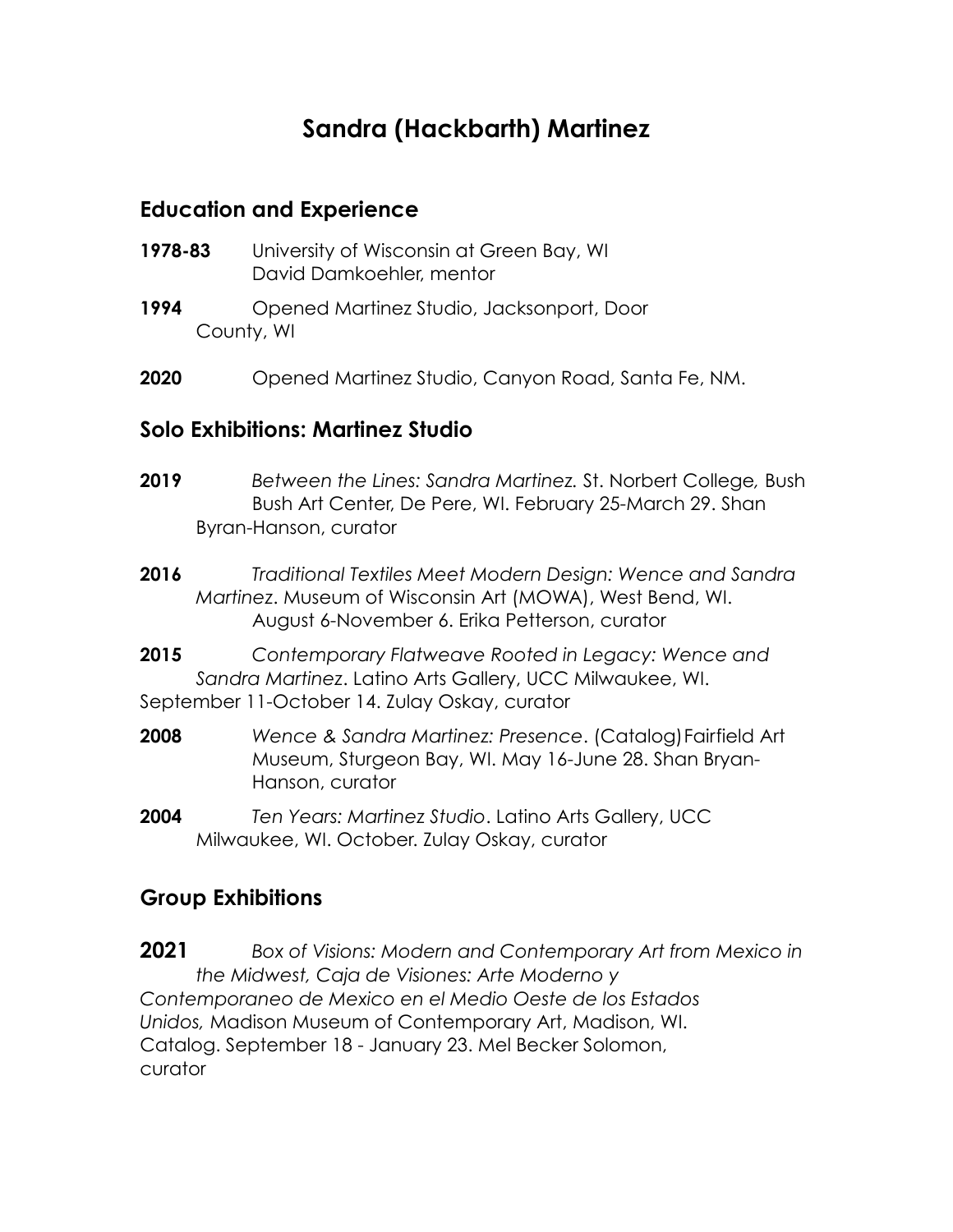*Reimagining the Global Village*, Milwaukee Institute of Art, Frederick Layton Gallery, Milwaukee, WI. October 11- December 4. Nirmal Raja, curator

**2020** *Currents 2020: National Craft Exhibition and Symposium,*  (Catalog) Shack Art Center, Everette, WA. March 5-May 29. Michael Monroe, curator

*Textile Tableau: An Exploration of Painting with Fibers.* Miller Art Museum, Sturgeon Bay, WI. January 18 - February 24. Helen del Guidice, curator

- **2019** *Excellence in Fibers.* Craft in America Center, Los Angeles, CA. May 11-July 6, Emily Zayden, curator
- **2017** *Borders and Neighbors: Craft Connectivity Between the U.S. and Mexico.* Exhibition at El Pueblo de Los Angeles Historical Monument, Biscailuz Gallery, Los Angeles, CA. November 16 2017 – February 25, 2018. Emily Zaiden, director

*Estamos Aqui, We Are Here, Celebrating Latino Identity in Northeast Wisconsin*. Neville Public Museum, Green Bay, WI. May 6, 2017-April 2018. Collaborative weavings, traditional weavings by Cósme Martinez (Wence's father), Wence's photographs, filmed interview. Invitational. Kevin Cullen, curator

*Form Follows Function: The Intersection of Art and Craft*. Hardy Gallery, Ephraim, WI. September 2-October 9. Invitational. Sarah Zamencnik, curator

#### **Press**

**2021** LeFevre, Camille, *Kindred: The Magical, Meaningful Collaboration of Wence and Sandra Martinez.* American Craft Magazine, Minneapolis, MN. Vol. 81 No. 3 Fall

Marcus, Linda, *Contemporary Fiber Artists-Eye of the Needle, Sandra and Wence Martinez.* Artdose Magazine, Milwaukee, WI. Vol. 31 Summer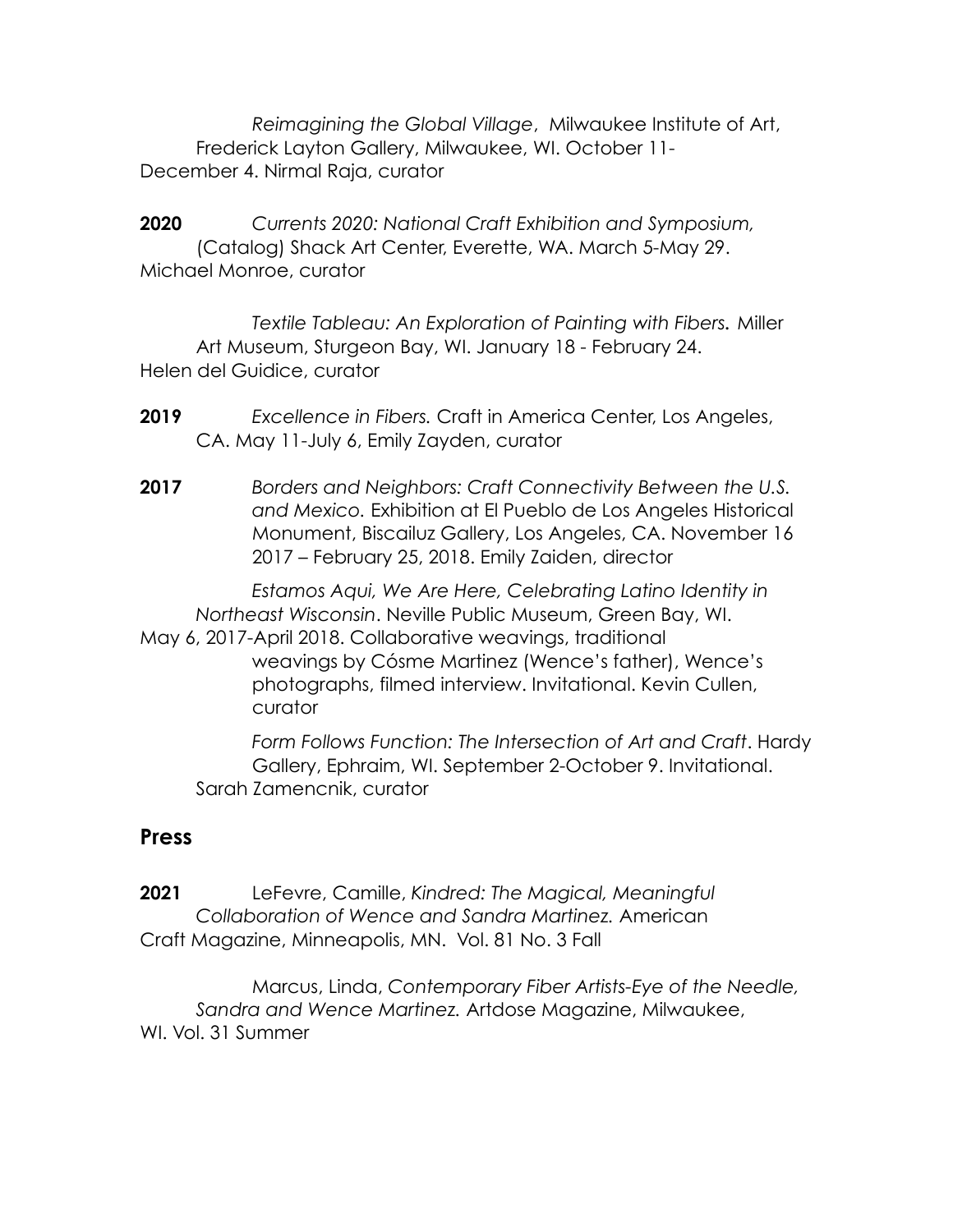- **2018** *Excellence in Fibers.* North Hollywood, CA. Weaving *Tronco* included in *Fiber Arts Now* (Magazine) winter edition
- **2017** Renallo, Andrew, *Rare Form: Rare Craft Fellowship Awards*. American Craft Magazine, Minneapolis, MN. June/July, p. 46

Radyk, Michael and Renallo, Andrew, *Rare Craft Fellowship-Looms and Paintbrushes: The Collaborative Relationship of Wence and Sandra Martinez.* American Craft Council, Minneapolis, MN (filmed interviews)

<https://www.youtube.com/watch?v=pvBZuWFrg94> <https://youtu.be/YqRqZoxyAaw>

Guerber, Meghan, *Cape Calm: Door County, Wisconsin— Woven Together*. American Craft Magazine, Minneapolis, MN. April/May, p. 70-71

**2016** Moriarty, Judith Ann, *Wence and Sandra Martinez: Woven Together, Art Without Borders*. Shepherd Express, Milwaukee, WI. August 18, p. 26. Review of Museum of Wisconsin Art solo exhibition

**2015** Minerath, Kat, *Contemporary Flatweave by Wence and Sandra Martinez: Tradition is alive (and growing) at Latino Arts*. Shepherd Express, Milwaukee, WI. September 24, p. 30. Review of Latino Arts solo exhibition

**2014** O'Hara, Delia, *Celebrating the Spirits: Artists tap life-affirming, death embracing motifs from their Mexican heritage*. American Craft Magazine, Minneapolis, MN. Oct/Nov Masters Issue, p. 38-40

**2014** Astrouski, Joe and Ward, Ryan, *Wisconsin Life: Woven Together: Wence and Sandra Martinez.* PBS/Wisconsin Public Television, Milwaukee, WI. January 14. Video link, 5 minutes <https://youtu.be/1ajvEJod7Dg>

# **Collections**

**2018** Lawrence University. Appleton, WI. *Figuras Runner,* weaving

Miller Art Museum, Sturgeon Bay, WI. Sandra's *Piñon* painting and Legacy Project weaving of *Piñon*

**2017** Museum of Wisconsin Art, West Bend, WI. Sandra's *Tronco* painting and Wence's commissioned weaving of *Tronco*